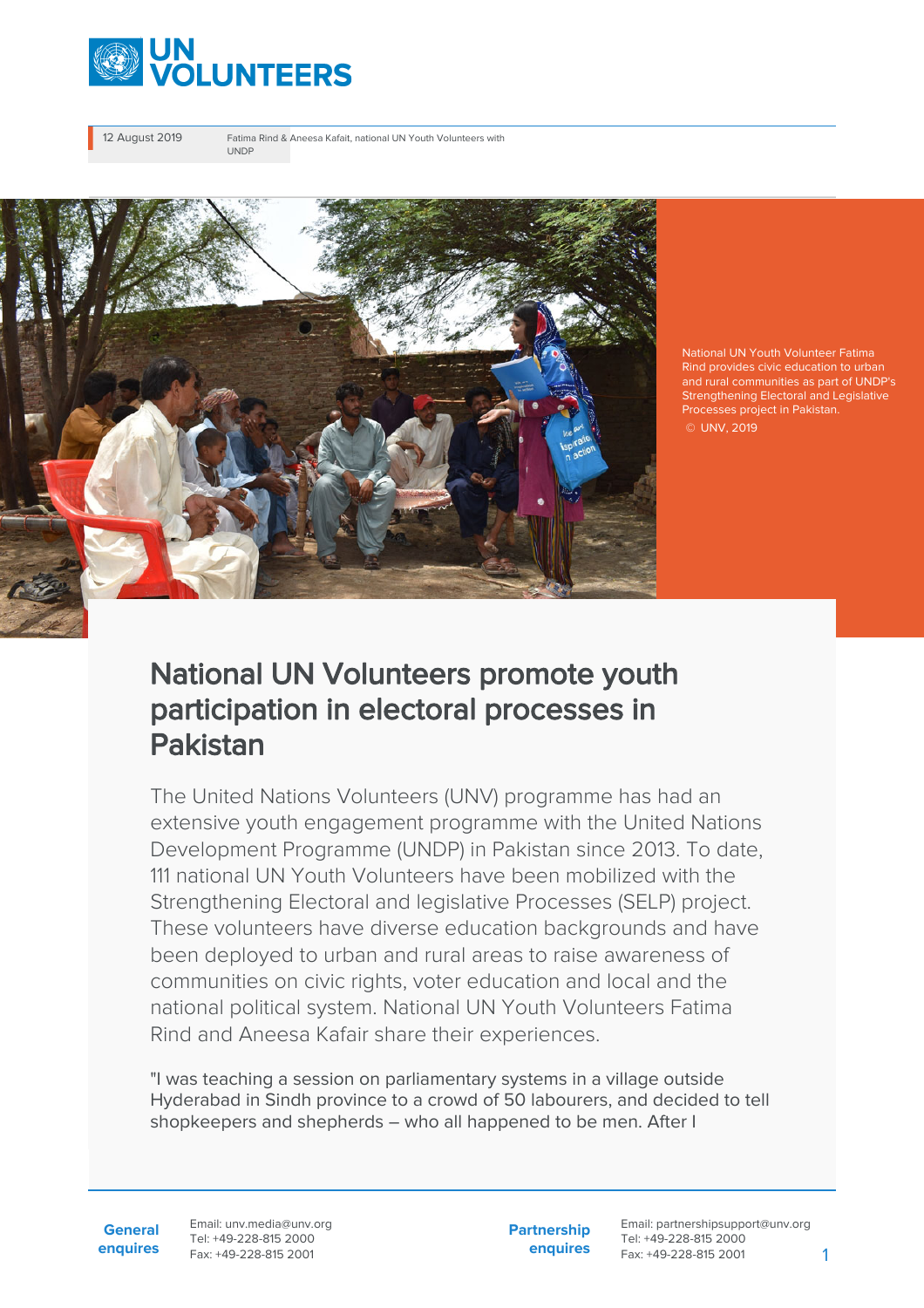

delivered the teaching materials, I told them a little bit about myself, my education background and my volunteer work with UNDP."

**I** wanted them to see me beyond my gender. I wanted them to see that women and girls can also lead, if given the right schooling and education opportunity. --national UN Volunteer with UNDP Fatima Rind

"Once my presentation was over, a shepherd approached me with a smile. He told me that my story had inspired him to enroll his seven-year old physically impaired daughter in school, so that one day she will inspire others to do the same. That was a moment of pride for me to serve as a volunteer."

This is what Fatima Rind, national UN Youth Volunteer, finds rewarding in her work providing civic education to urban and rural communities in Pakistan.

She is part of the fourth batch of 35 Youth Volunteers deployed with UNDP Pakistan's Strengthening Electoral and Legislative Processes project, funded by UKaid and USAID. These volunteers provide education and awareness on civic matters, including voter' education and local and national political systems.

**44** "The ingenuity and passion of the UN Civic Education Youth Volunteers to share with and engage local communities on their civic duties and rights, and how to be an engaged and informed citizen, has inspired thousands in Pakistan, including me. While the UNV portion of the overall project, Strengthening Electoral and Legislative Processes, is relatively small, I believe its impact, through the

**General**

**enquires** Fax: +49-228-815 2001 Email: unv.media@unv.org Tel: +49-228-815 2000

**Partnership enquires**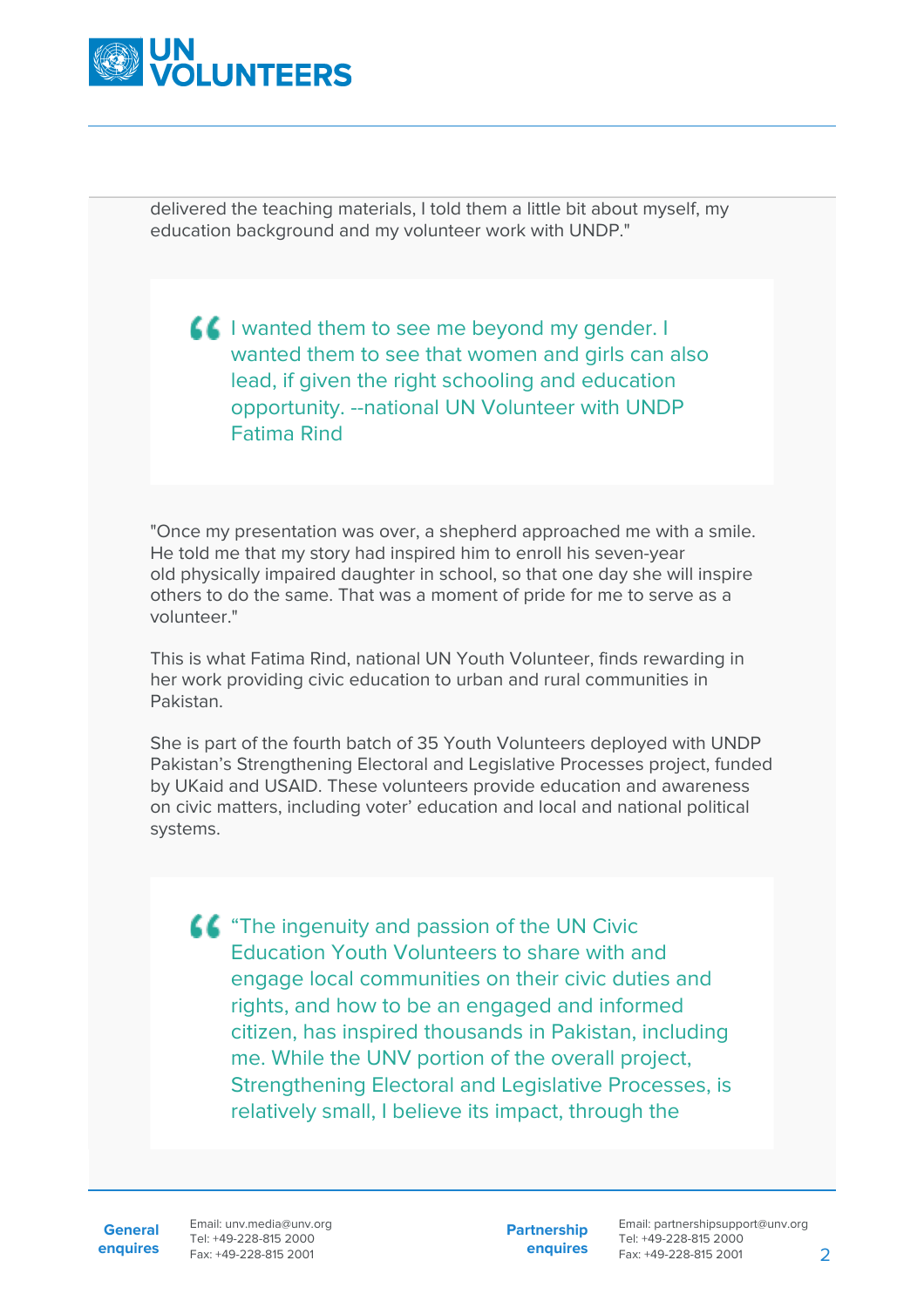

relationships with universities and the participation of youth, is extremely impactful. --Darren Nance, Chief Technical Advisor, Strengthening Electoral and Legislative Processes project, UNDP Pakistan

Aneesa Kafait, national UN Youth Volunteer with UNDP, sensitizes men on the importance of women engaging in the electoral process. (©UNV, 2019)

This batch of volunteers includes seventeen women who are committed to utilize their knowledge in various civic engagements to educate the public.

Aneesa Kafait is another civic education UN Youth Volunteer working with UNDP Pakistan. Her day-to-day work includes sensitizing remote communities on registering women for identity card issuance and raising awareness on parliament, as well as local and provincial governments.

"Lack of proper knowledge, especially amongst illiterate people, is an obstacle for civic engagement," Aneesa says. "Our activities in communities encourage people to share issues that matter to them, while learning about mechanisms to address them. As UN Volunteers, our work motivates people to further develop their knowledge and communities."

"Engaging young volunteers from local communities has been a successful approach in promoting youth participation and dialogue on civic education." -- Ignacio Artaza, Resident Representative, a.i., UNDP Pakistan

**General enquires** Email: unv.media@unv.org Tel: +49-228-815 2000 Fax: +49-228-815 2001

**Partnership enquires**